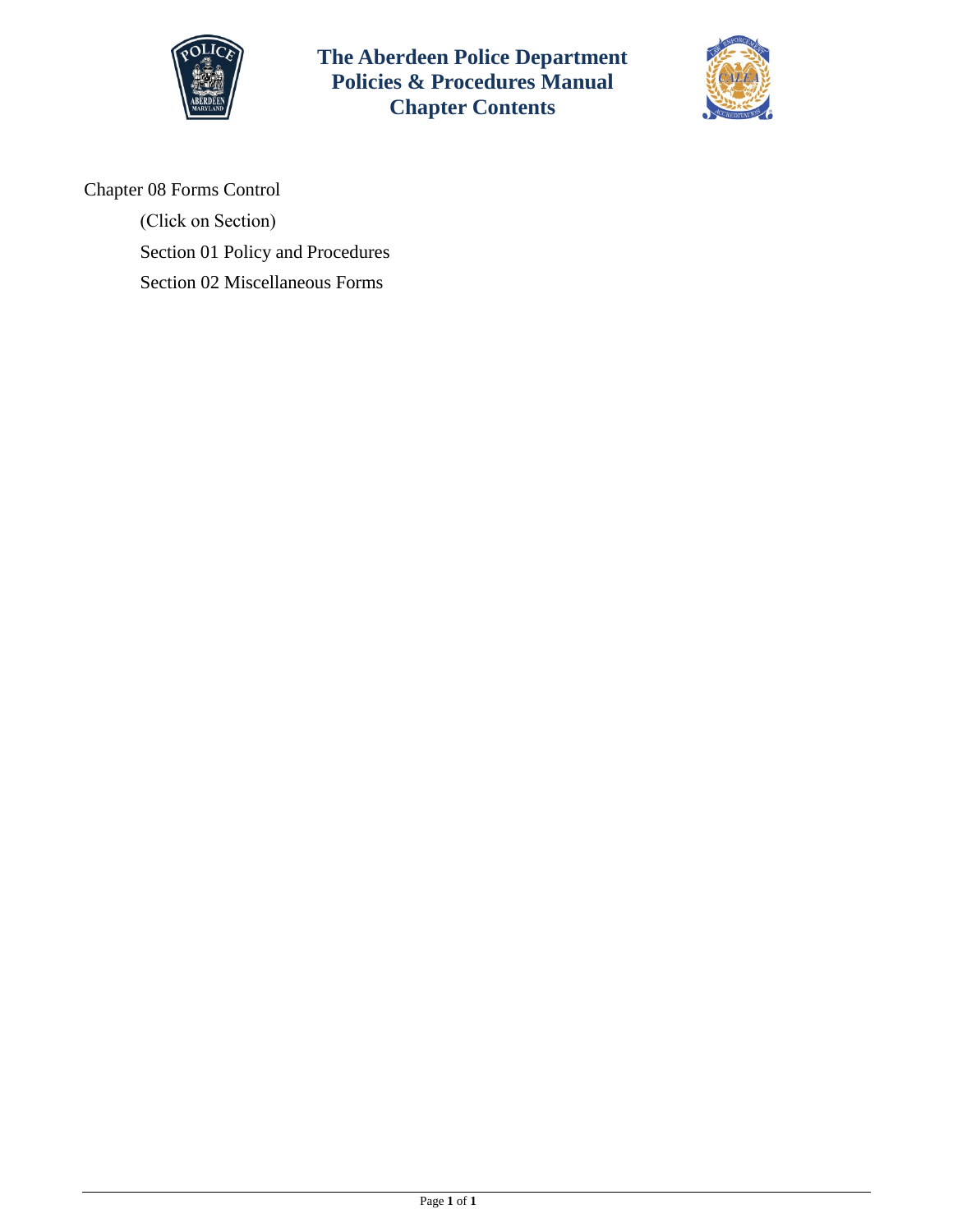



<span id="page-1-0"></span>

|  | Chapter 08 Forms Control        | GO 14-052, 07/14/2014 |
|--|---------------------------------|-----------------------|
|  | Section 01 Policy and Procedure | Supersedes GO 13-013  |

## **A. Policy**

- 1. Forms are used for the collection, transmittal and preservation of information. They serve as a compact, concise record and, when standardized, promote efficient operation within the Department.
- 2. Since the use of forms is frequently necessary in order to accomplish specific tasks or duties, it is vital that a forms control program be administered in a manner which will insure that only essential records are created.
- 3. The objectives of the program are to establish control over the creation of new forms, to revise or consolidate existing forms, and to eliminate the non-essential or duplicate forms.
- 4. When a form ceases to serve its designed purpose, it becomes a liability to the user and the Department. The form should be revised, combined with an existing form, or eliminated.
- 5. Employees have a duty to submit current forms to the Sr. Administrative Specialist if the forms do not have a number assigned to them.

#### **B. Authority** (11.4.2)

1. The program is established by the Chief of Police and administered by the Sr. Administrative Specialist.

#### **C. Department Forms Control Officer** (11.4.2)

The Sr. Administrative Specialist will administer the program and

- 1. Maintain a Forms Control Register
- 2. Ensure that Division approvals are obtained, appropriately, and obtain final approval from the Chief of Police for form design and use.
- 3. Approve the form design and format.
- 4. Issue form numbers and effective dates.
- 5. Authorize posting on computer SharePoint Site or other computer drive.
- 6. Maintain a master forms file and the SharePoint Forms folder.

### **D. Creating, Revising, Combining or Eliminating Forms** (11.4.2)

- 1. If an employee of the Department feels a form should be created, revised, combined with another, or eliminated, the employee shall submit suggestions to the Sr. Administrative Specialist or designee who will assist with designing or revising, and word processing the new and/or revised form.
- 2. When the form is completed, the employee with submit the form to the supervisor or Division Lieutenant, appropriately.

#### **E. Approvals** (11.4.2)

- 1. The Division Lieutenants will
	- a. Approve the new and/or revised form and
	- b. Submit the form to the Sr. Administrative Specialist.
- 2. The Sr. Administrative Specialist will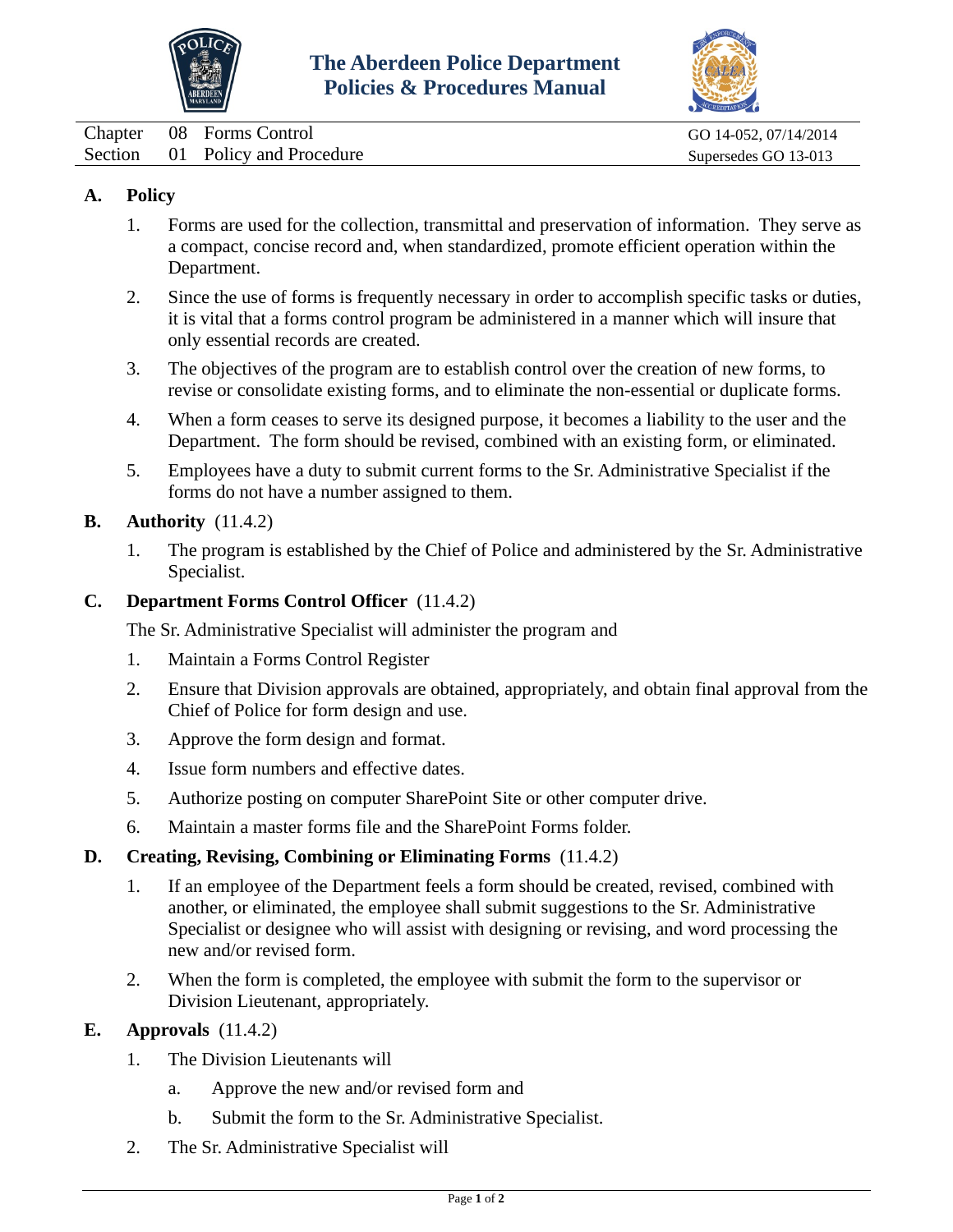



| Chapter |         | 08 Forms Control                                      | GO 14-052, 07/14/2014 |
|---------|---------|-------------------------------------------------------|-----------------------|
| Section |         | 01 Policy and Procedure                               | Supersedes GO 13-013  |
|         | a.      | Receive the form, approved by the Division Commander; |                       |
|         | $b_{1}$ | Approve the format;                                   |                       |
|         |         |                                                       |                       |

- c. Assign a form number appropriately; and
- d. Place the form on the computer for all employees to access and use.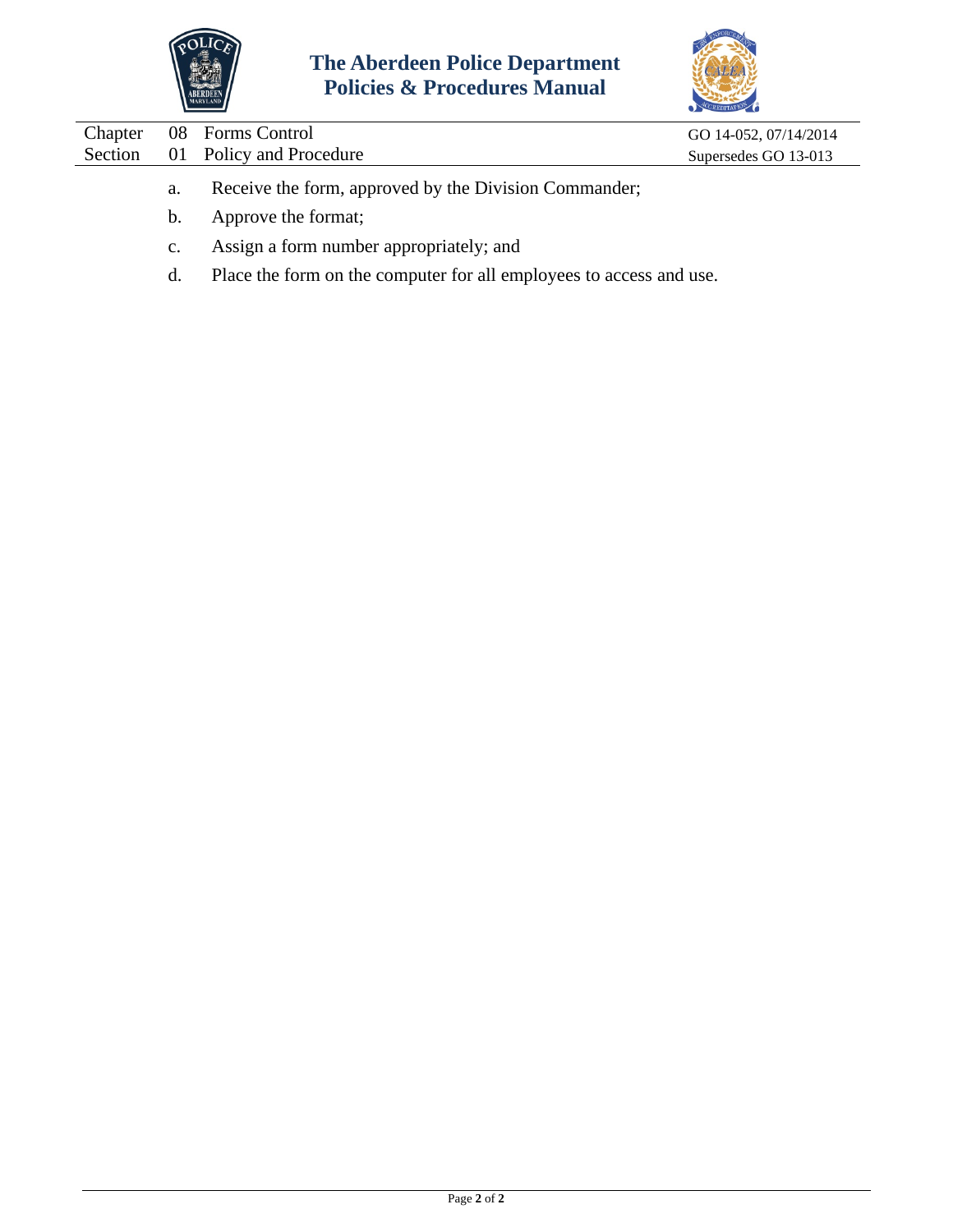



<span id="page-3-0"></span>Chapter 08 Forms Control Original Section 02 Miscellaneous Forms

### **A. Criminal Justice Information System**

### **Form Number Title of Form**

CJIS 005............Fingerprint Card (Rev 8/92) CJIS 006............Palm print Card (8/92) CJIS 007............Application for Criminal Records Check

# **B. District Court of Maryland**

### **Form Number Title of Form**

| DC 9Warrants Recommended for Invalidation and Destruction (Rev 8/89)                     |
|------------------------------------------------------------------------------------------|
| DC 16Uniform Criminal/Civil Citation (Rev 1/90)                                          |
| DC 28Uniform Municipal Infraction/Civil Citation (Rev 10/94)                             |
| DC/CR 1 Application for Statement of Charges (Rev 8/94)                                  |
| DC/CR 1AApplication for Statement of Charges – Continuation (Rev 8/94)                   |
| DC/CR 2 Statement of Charges (Rev 10/94)                                                 |
| DC/CR 2AStatement of Charges- Continued (Rev 7/94)                                       |
| DC/CR 4 Statement of Probable Cause (Rev 3/95)                                           |
| DC/CR 4AStatement of Probable Cause - Continued (Rev 8/94)                               |
| DC/CR 45 Uniform Criminal Citation (Rev 7/94)                                            |
| DC/CR 92 Request for Witness Summons to the District Court (Rev 1/87)                    |
| DC/CR 95 Daily Transmittals of Citations to the District Court of Maryland (Rev 10/82)   |
| DC/CR 95ADaily Transmittals of Uniform Criminal/Civil Citations to the District Court of |
| Maryland (Rev $5/27/86$ )                                                                |

### **C. Maryland State Police**

### **Form Number Title of Form**

| MSP 1   | Motor Vehicle Accident Report (Rev 1/93)                               |
|---------|------------------------------------------------------------------------|
|         | MSP 20-7 Applicant Polygraph Screening Booklet (Rev 1/95)              |
| MSP 26  | Police Notice of Motor Vehicle Registration.                           |
| MSP 33  | State of Maryland Chemical Test Report                                 |
| MSP 34  | Blood Analysis-Medical Personnel Payment Authorization                 |
|         | MSP 34AAlcohol Influence & PBT Use Summary                             |
|         | MSP 59Fingerprint Card - Child I.D. (Rev 6/83)                         |
| MSP 67  | .Request for Laboratory Examination/Chain of Custody Log (Rev 9/91)    |
| MSP 67A | Request for Laboratory CDS Examination Chain of Custody Log/Laboratory |
|         | Report (Rev 3/92)                                                      |
| MSP 79  | Missing Person Report (Rev 10/92).                                     |
|         | MSP 97AStop and Frisk Report                                           |
| MSP 102 | Advice of Rights for PBT                                               |
| MSP 157 | Maryland Safety Equipment Repair Order (Rev 1/95).                     |
|         |                                                                        |

### **D. Motor Vehicle Administration**

### **Form Number Title of Form**

CS 78.................Certificate of Authority to Dispose of Abandoned Motor Vehicle (Rev 7/96) CS 88.................Notice of Intention to Dispose of Abandoned Vehicle (Rev 6/87)